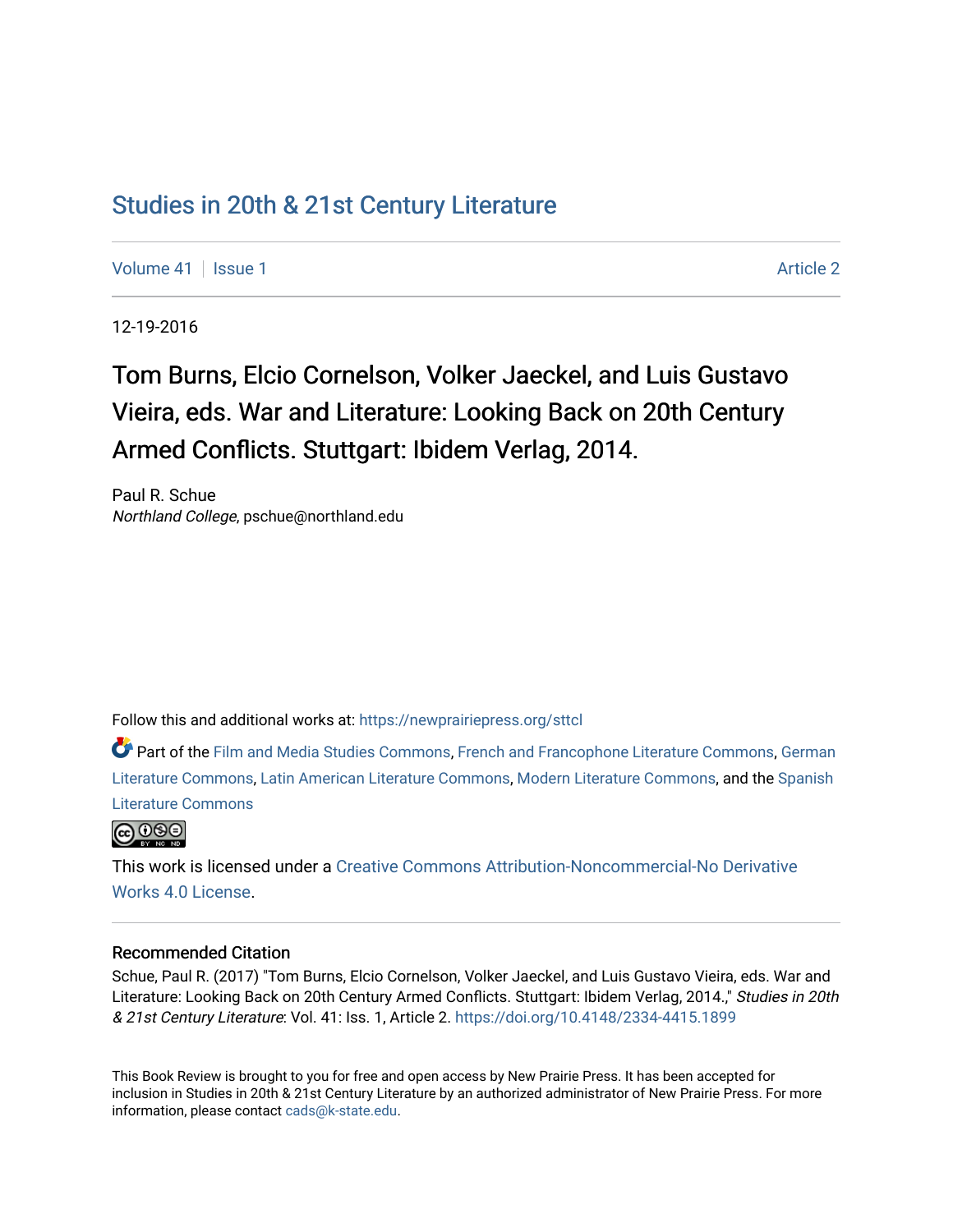## Tom Burns, Elcio Cornelson, Volker Jaeckel, and Luis Gustavo Vieira, eds. War and Literature: Looking Back on 20th Century Armed Conflicts. Stuttgart: Ibidem Verlag, 2014.

### Abstract

Review of Tom Burns, Elcio Cornelson, Volker Jaeckel, and Luis Gustavo Vieira, eds. War and Literature: Looking Back on 20<sup>th</sup> Century Armed Conflicts. Stuttgart: Ibidem Verlag, 2014.

#### Keywords

war, literature, 20th century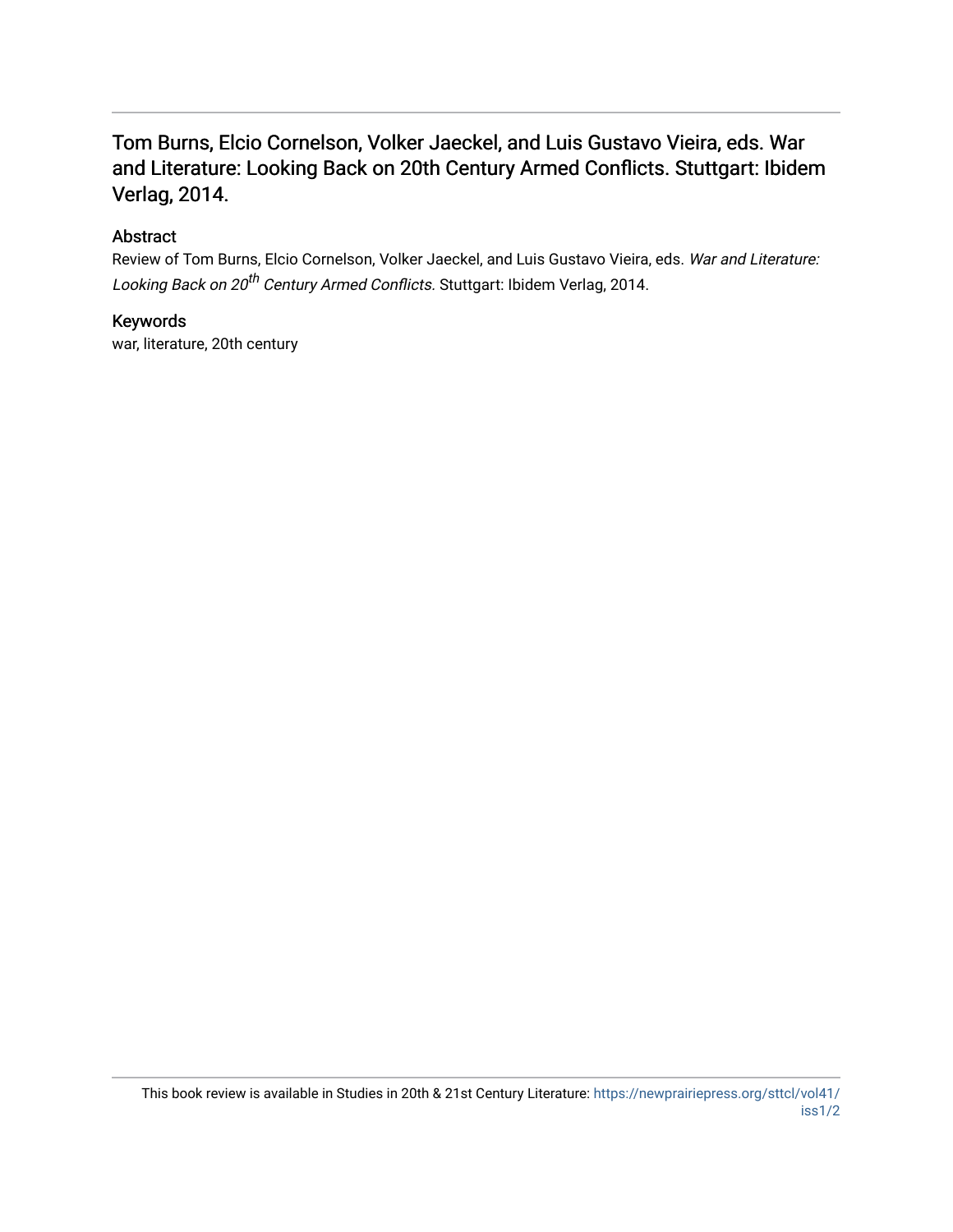Tom Burns, Elcio Cornelson, Volker Jaeckel, and Luis Gustavo Vieira, eds. *War and Literature: Looking Back on 20th Century Armed Conflicts.* Stuttgart: Ibidem Verlag, 2014. 265 pp.

The anthology *War and Literature: Looking Back on 20th Century Armed Conflicts* is a wide-ranging book that endeavors to outline how war was presented through fiction and film over the course of the twentieth century. It is a significantly revised, expanded, and updated version of a previous work, *Revisiting 20 th Century Wars*, put out by the Núcleo de Estudos de Guerra e Literatura, as part of the Center for Studies of War and Literature at the Federal University of Minas Gerais in Brazil. The book's thirteen articles are arranged chronologically by war, beginning with the Brazilian Canudos War of 1897 and ending with the war in Afghanistan in the first decade of the twenty-first century, with stops along the way at World Wars I and II, the Korean conflict, the Vietnam War, the Bosnian conflict, and the Portuguese colonial wars.

As might be expected in such a wide-ranging collection, the contributions in this volume vary considerably in their scope and theoretical complexity. On one end of the spectrum, several of the contributions are attempts to provide a theoretical framework for understanding the representation of the war experience. Luis Gustavo Vieira's opening chapter focuses on the differences between conceptions of war itself, first as intraspecific dominance contest, then, in the twentieth century, as predation, leading to several interesting conclusions about how war is experienced by the men fighting it, especially in terms of veterans' ability to find their masculinity validated through combat. In an entirely different vein, Roberto Vecchio's piece on war as national trauma explores how war creates enormous difficulties for the collective memory, for the act of bearing witness, and for commemoration. José Otaviano da Mata Machado Silva attempts to create a preliminary framework for understanding the experience of war orphans who did not experience the war directly but had to deal with many of the same issues of incommunicability and isolation that veterans did. On the other end of this spectrum lie several pieces that stick very close to their sources and largely avoid overt theoretical frameworks. Oliver Lubrich's chapter is, for the most part, a list of metaphors for war in Ernst Jünger's *Storm of Steel*, and W. D. Ehrhart's contribution on Korean War poetry offers very little in the way of larger theory, focusing instead on validating a largely forgotten realm of poetry about a largely forgotten war. Finally, Elcio Cornelson's article on Bosnian war films sticks very close to the plots of the films as it explores how identity and otherness are presented.

A second form of disparity comes in the nature of the texts used as expressions of the war experience. The various authors in this collection use diaries from combat veterans, such as Ernst Jünger or veterans of the war in Afghanistan, novels such as Antonio Lobo Antunes' *Os Cus de Judas* (*The Land at the End of*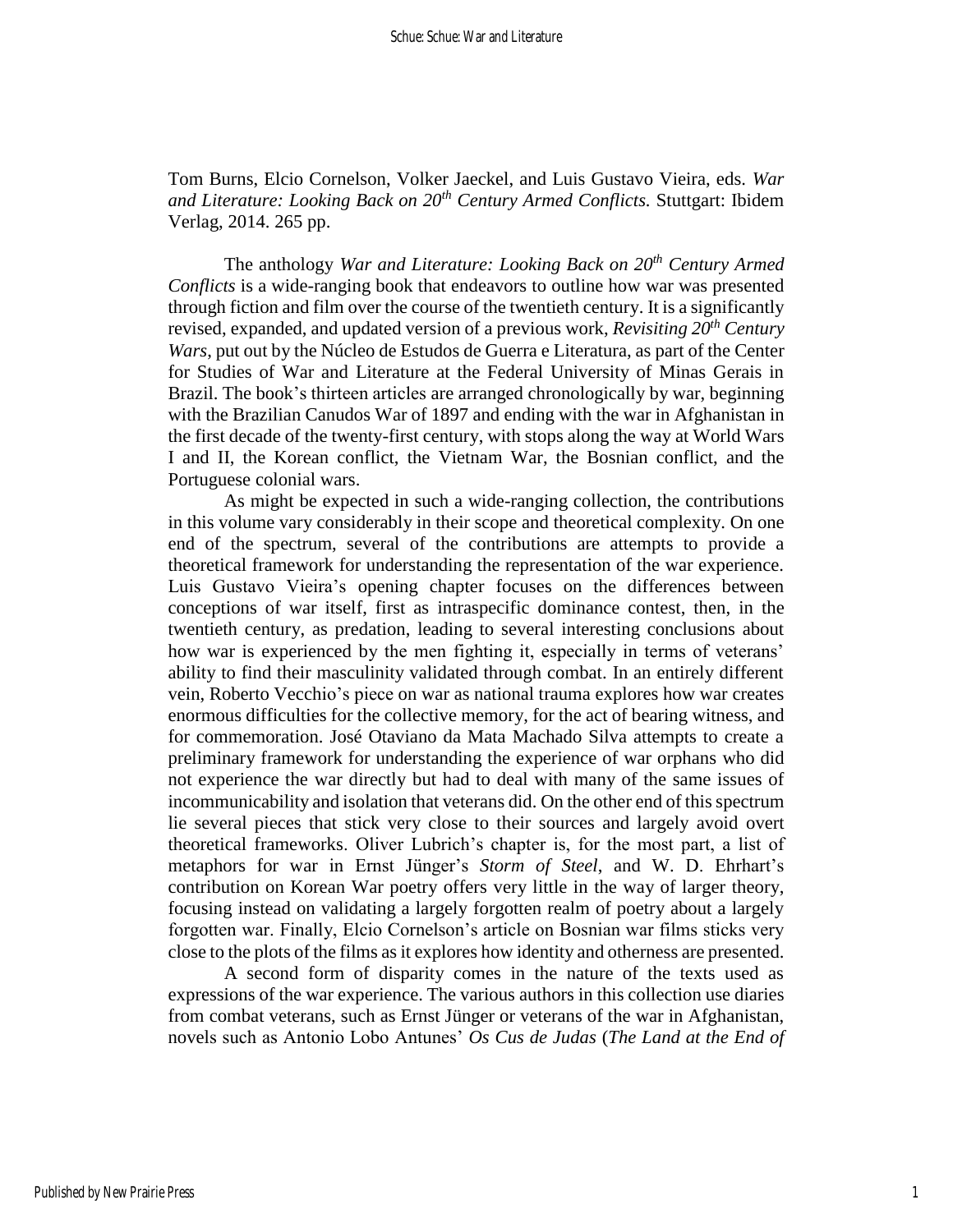*the World*), or Tim O'Brien's *The Things They Carried*, films from the Bosnian conflict, poetry from the Korean War, Walter Kempowski's collective diary, *Das Echolot—Ein kollektives Tagebuch* (*Swansong 45: A Collective Diary of the Last Days of the Third Reich*), and even Pink Floyd's *The Wall.*

In spite of this wide variety in approaches, several common themes do emerge, including the somewhat ironic idea common to almost all the writings about war, that the experience of war is incommunicable and therefore beyond language or expression. At one level this is a commonplace, but perhaps the most powerful aspect of the book as a whole is the way that this theme emerges through the agonizing attempts of veterans of each of these wars to make sense of their traumatic experience through narration and representation. In the end, this makes a powerful point about the limits of art and literature and ways that isolation lies at the heart of human experience. No matter what the war, when it happened, or which continent it occurred on, the returning veterans all told a similar tale, or rather, found incredible difficulty in telling it. Sérgio Lima's contribution on the fiction of Tim O'Brien is perhaps the most powerful statement of this, as he notes that veterans try to tell their stories "to relieve in print traumatic experiences as a therapeutic exercise, or writing as a way to expel the monsters of memory" (179). Yet, as Lima points out, "the soldier-author becomes much more than a recorder, as he engages in a struggle with creative tensions between memories or what he went through in the war and the metamorphosing power of his imagination" (187).

The wide array of sources and wars covered in this slim volume contributes powerfully, then, to this sense of the commonality of the experience of the veteran, but in another way, the range of the work undermines its potency as well. One of the greatest potentials of a work such as this would seem to lie precisely in the opportunity for comparisons across wars, but in a certain sense, the range of wars, sources, and experiences is so vast in this volume that commonalities beyond those mentioned above are rather hard to find. It is difficult to find meaningful comparisons between the representations of, say, Vietnam and World War II when one has only a handful of works to use for comparison and when the authors have used dramatically differing source materials and theoretical approaches. In this sense, the book is spread a bit too thin. A bit more focus on one or more of the wars, or a bit more consistency in sources, or a bit more unity in theoretical approaches might have helped to create deeper comparisons, but as it stands, these comparisons feel entirely provisional, even ethereal, stretched as they are over so vast and disparate a collection.

Many of the individual pieces in this anthology are well written, masterfully conceived, and nicely executed, but the overall sense at the end of the volume is that the experience of war is unspeakable and shall remain so.

Paul Schue